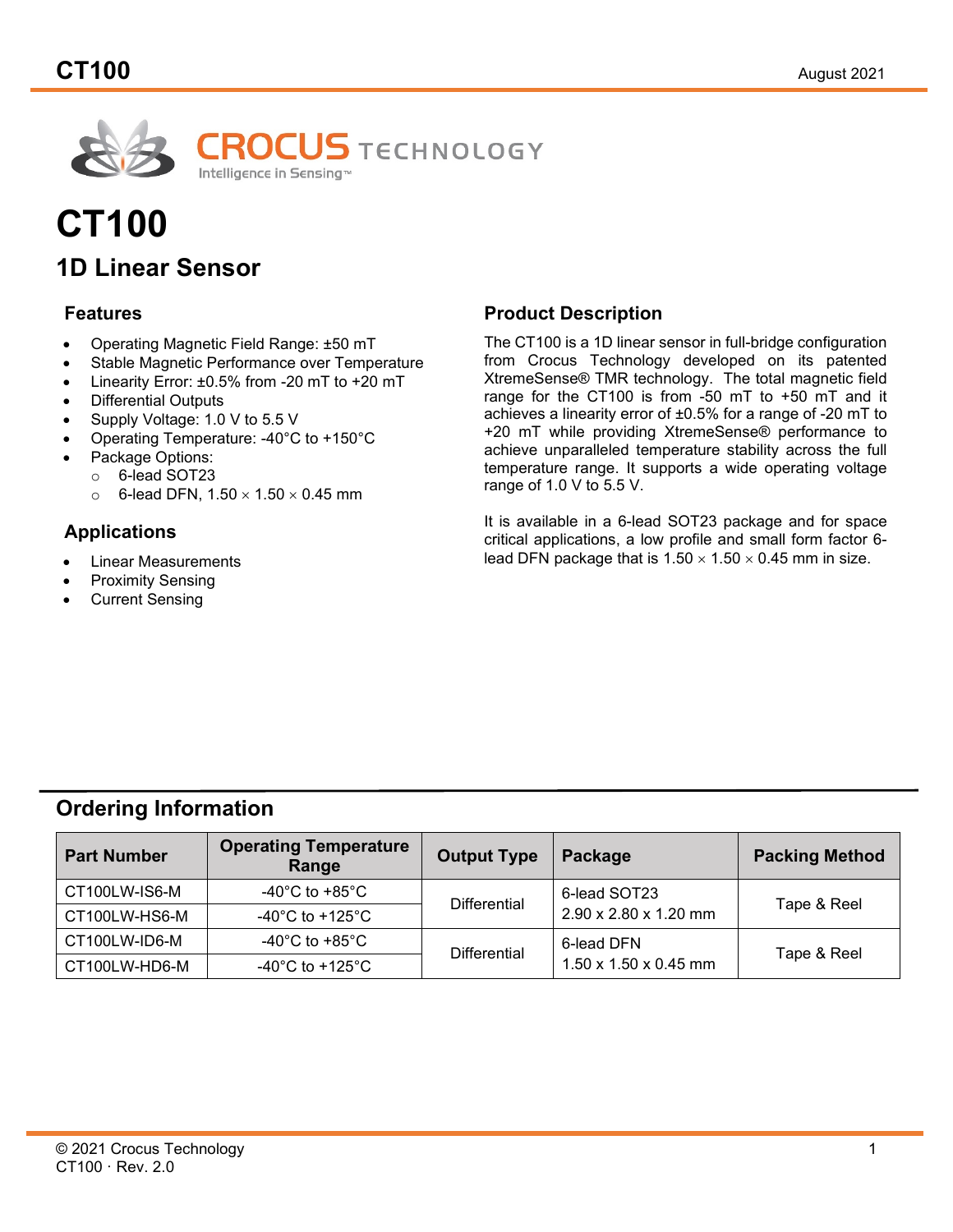# **Block Diagram**



 **Figure 1. CT100 Functional Block Diagram for SOT23-6**



 **Figure 2. CT100 Functional Block Diagram for DFN-6**



**Figure 3. CT100 Axis of Sensitivity for SOT23-6 (Top Down View)**



**Figure 4. CT100 Axis of Sensitivity for DFN-6 (Top Down View)**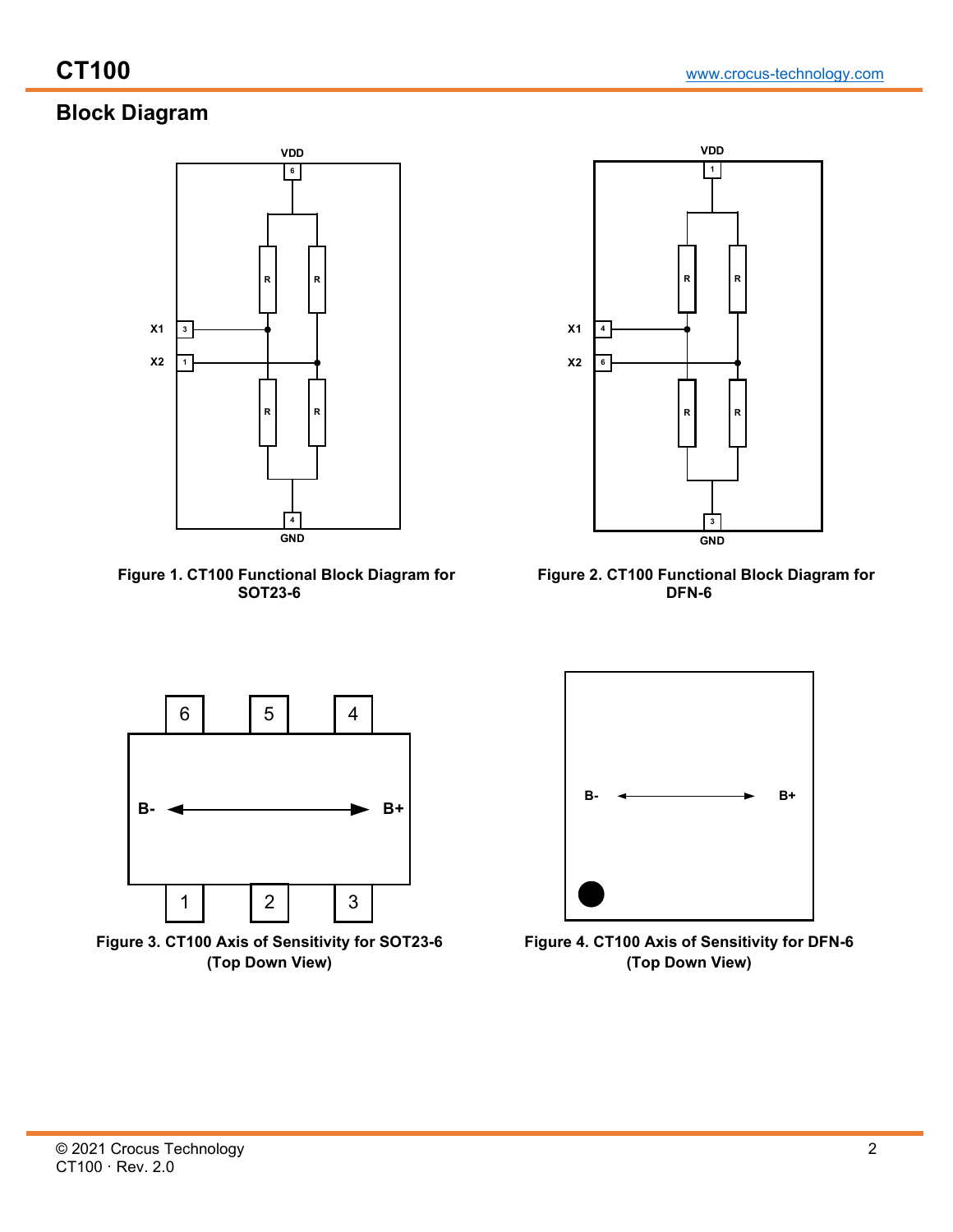# **Pin Configuration**



**Figure 5. CT100 Pin-out Diagram**

# **Pin Definitions**

| <b>SOT23-6</b><br>Pin $#$ | <b>Pin Name</b> | <b>Pin Description</b>        |
|---------------------------|-----------------|-------------------------------|
|                           | X2              | <b>Differential Output X2</b> |
| ົ                         | N/C             | No Connect                    |
| 3                         | X <sub>1</sub>  | <b>Differential Output X1</b> |
| 4                         | <b>GND</b>      | Ground                        |
| 5                         | N/C             | No Connect                    |
| 6                         | <b>VDD</b>      | <b>Supply Voltage</b>         |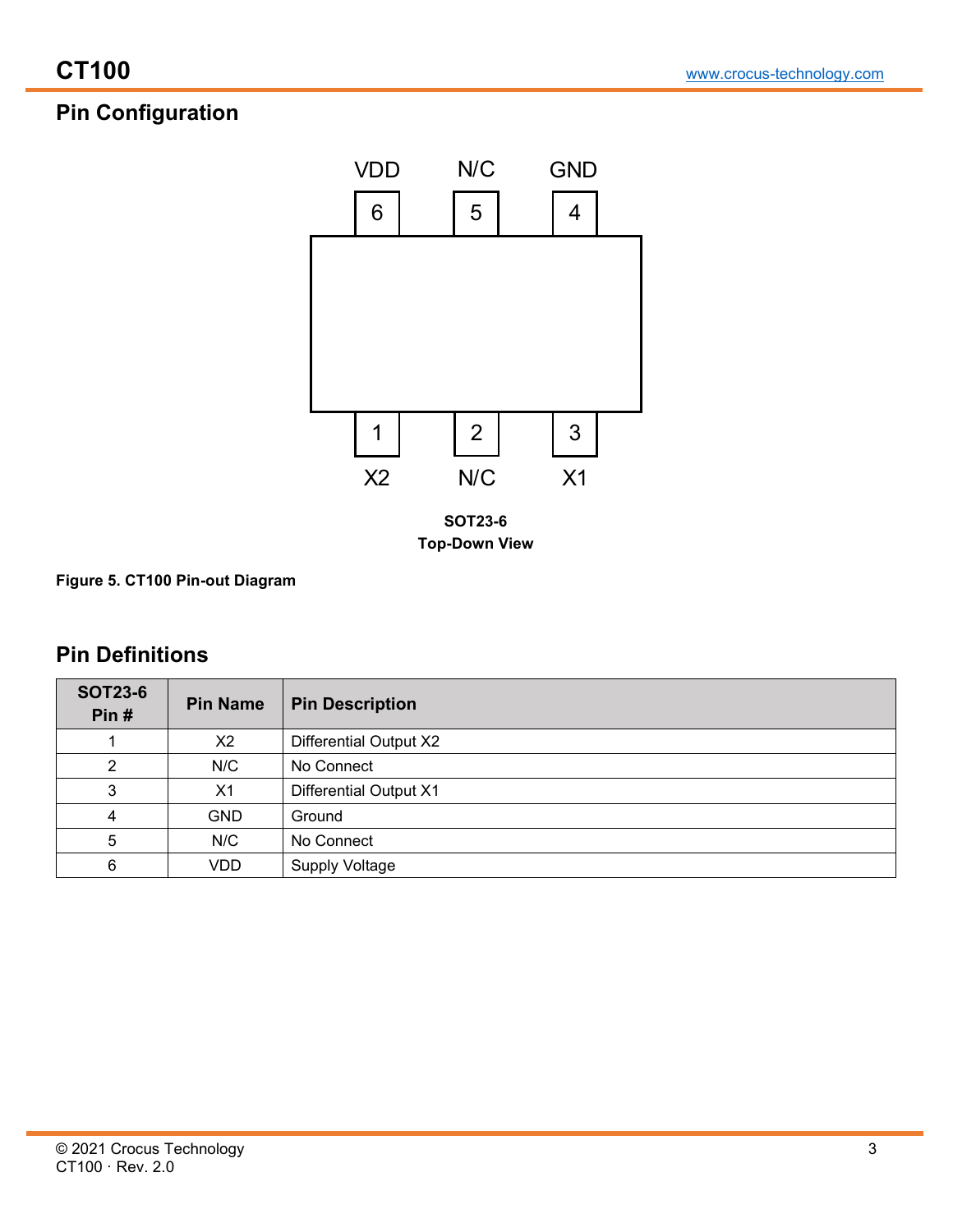# **Pin Configuration**



**DFN-6 – Top-Down View DFN-6 – Bottoms Up View**



# **Pin Definitions**

| $\overline{\mathbf{4}}$ | 5           | 6 |
|-------------------------|-------------|---|
|                         |             |   |
| $\mathbf{3}$            | $\mathbf 2$ | 1 |

| DFN-6<br>Pin# | <b>Pin Name</b> | <b>Pin Description</b>        |
|---------------|-----------------|-------------------------------|
|               | <b>VDD</b>      | <b>Supply Voltage</b>         |
| 2             | N/C             | No Connect                    |
| 3             | <b>GND</b>      | Ground                        |
| 4             | X1              | <b>Differential Output X1</b> |
| 5             | N/C             | No Connect                    |
| 6             | X2              | <b>Differential Output X2</b> |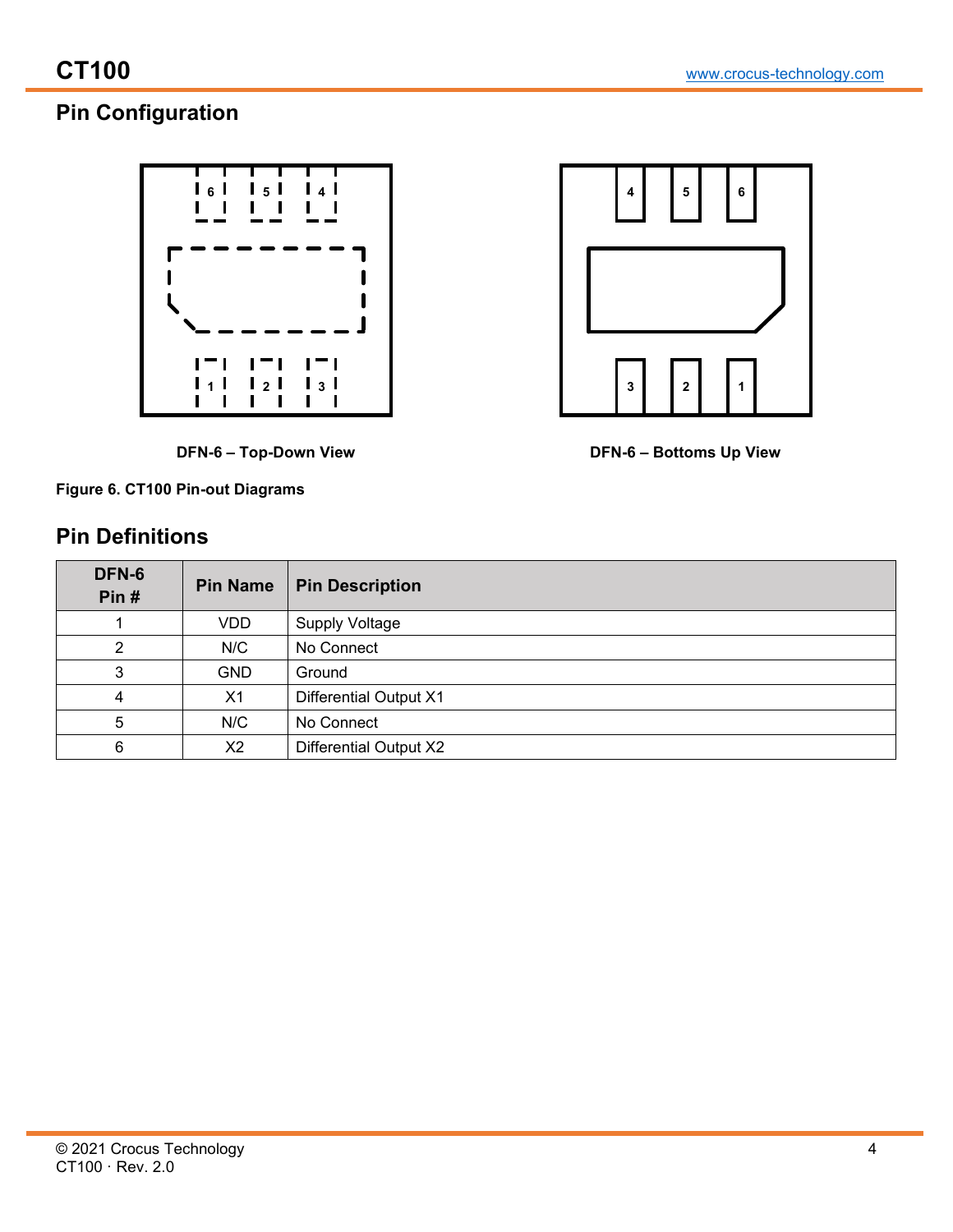# **Absolute Maximum Ratings**

Stresses exceeding the absolute maximum ratings may damage the CT100 and may not function or be operable above the recommended operating conditions and stressing the parts to these levels is not recommended. In addition, extended exposure to stresses above the recommended operating conditions may affect device reliability. The absolute maximum ratings are stress ratings only.

| <b>Symbol</b>               | <b>Parameter</b>                       |                                               | Min.    | Max.    | <b>Unit</b>  |
|-----------------------------|----------------------------------------|-----------------------------------------------|---------|---------|--------------|
| <b>V</b> <sub>DD</sub>      | <b>Supply Voltage</b>                  |                                               | $-0.3$  | 6.0     | V            |
| <b>VOUT</b>                 | Analog Output Pins Maximum Voltage     |                                               | $-1560$ | $+1560$ | mV           |
|                             | Electrostatic Discharge                | Human Body Model (HBM) per<br>JESD22-A114     | ±4.0    |         |              |
| <b>ESD</b>                  | <b>Protection Level</b>                | Charged Device Model (CDM)<br>per JESD22-C101 | ±1.0    |         | kV           |
| $B_{MAX}$                   | Maximum Magnetic Field @ $T_A$ = +25°C |                                               |         | ±200    | mT           |
| $\mathsf{T}_{\texttt{STG}}$ | Storage Temperature                    |                                               | -65     | $+160$  | $^{\circ}$ C |
| ΤL                          | Lead Soldering Temperature, 10 Seconds |                                               |         | +260    | $^{\circ}C$  |

# **Recommended Operating Conditions**

The Recommended Operating Conditions table defines the conditions for actual operation of the CT100. Recommended operating conditions are specified to ensure optimal performance to the specifications. Crocus Technology does not recommend exceeding them or designing to absolute maximum ratings.

| <b>Symbol</b>         | <b>Parameter</b>                     | Min.                       | Typ.    | Max.  | <b>Unit</b> |              |
|-----------------------|--------------------------------------|----------------------------|---------|-------|-------------|--------------|
| V <sub>DD</sub>       | <b>Supply Voltage Range</b>          |                            | 1.0     | 3.0   | 5.5         | V            |
| VOUT                  | <b>OUT Voltage Range</b>             |                            | $-1430$ |       | $+1430$     | mV           |
| BOPERATING            | <b>Operating Magnetic Field</b>      |                            |         |       | ±50         | mT           |
|                       |                                      | Industrial                 | -40     | $+25$ | $+85$       |              |
| <b>T</b> <sub>A</sub> | <b>Operating Ambient Temperature</b> | <b>Extended Industrial</b> | -40     | $+25$ | $+125$      | $^{\circ}$ C |
|                       |                                      | <b>Full Range</b>          | -40     | $+25$ | $+150$      |              |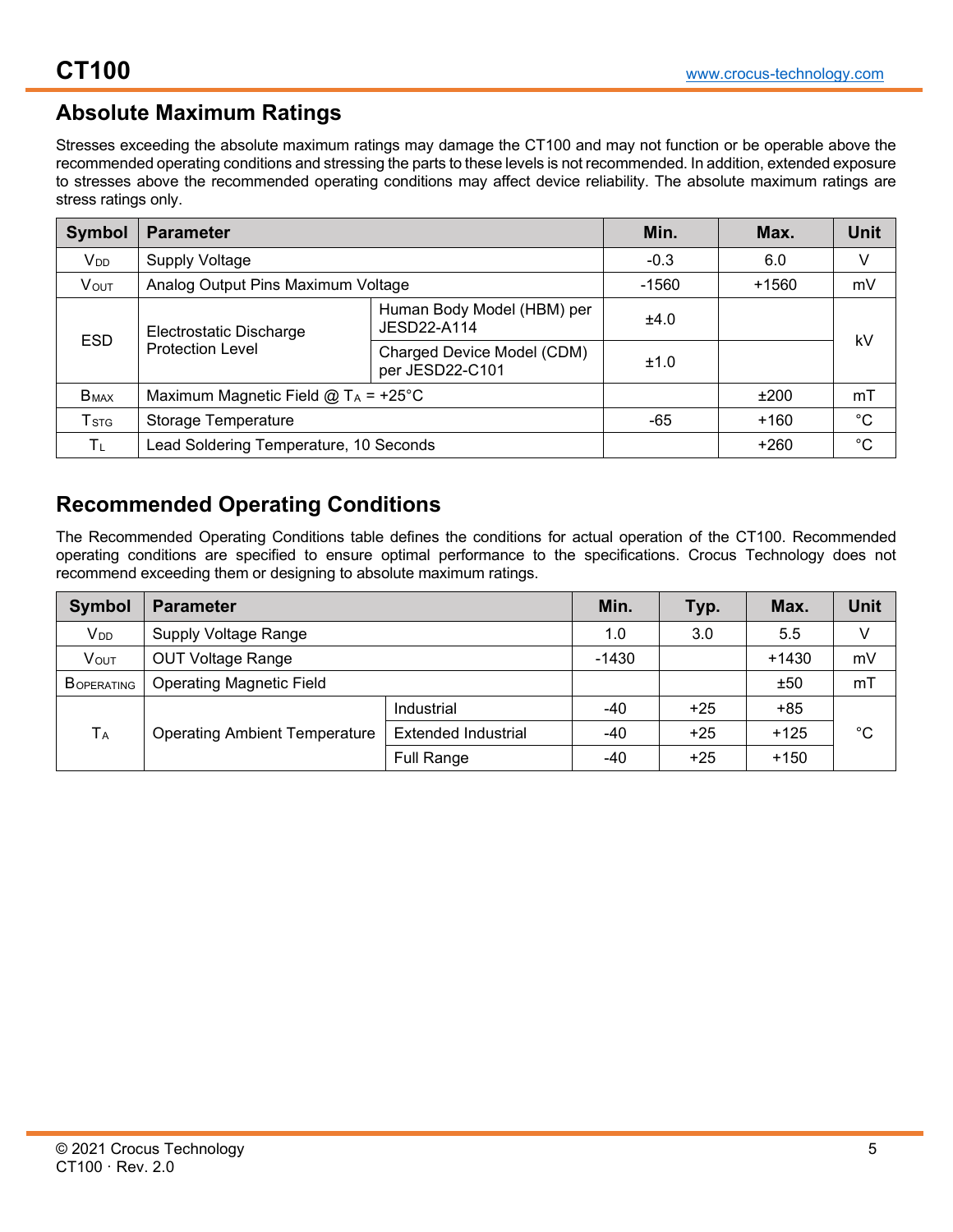## **Electrical & Magnetic Specifications**

Unless otherwise specified:  $V_{DD}$  = 1.0 V to 5.5 V and T<sub>A</sub> = -40°C to +150°C. Typical values are V<sub>DD</sub> = 3.0 V and  $T_A = +25$ °C.

| <b>Symbol</b>            | <b>Parameter</b>                                         | <b>Conditions</b>                            | Min. | Typ.   | Max.   | <b>Units</b>     |
|--------------------------|----------------------------------------------------------|----------------------------------------------|------|--------|--------|------------------|
| <b>Magnetic</b>          |                                                          |                                              |      |        |        |                  |
| <b>BOPERATING</b>        | Operating Magnetic Field (1)                             |                                              |      |        | ±50    | mT               |
| <b>Electrical</b>        |                                                          |                                              |      |        |        |                  |
| RBRIDGE                  | <b>Bridge Resistance</b>                                 |                                              | 20   |        | 40     | $k\Omega$        |
| P <sub>D</sub>           | <b>Power Consumption</b>                                 | $V_{DD} = 3.0 V,$                            |      | 0.30   |        |                  |
|                          |                                                          | $R_{BRIDGE} = 30 k\Omega$                    |      |        |        | mW               |
| <b>VOFFSET</b>           | Offset Voltage                                           | $B_{OP} = \pm 20$ mT                         | $-5$ |        | $+5$   | mV/V             |
| S                        | Sensitivity (Full-bridge Gain)                           | $B$ OPERATING = $\pm 20$ mT                  | 3.8  | 4.5    | 5.2    | mV/V/mT          |
| <b>TCRBRDIG</b>          | <b>Temperature Coefficient</b>                           |                                              |      |        | $-750$ | ppm/°C           |
| E                        | Resistance of Bridge <sup>(1)</sup>                      |                                              |      |        |        |                  |
| <b>TCO</b>               | Temperature Coefficient of<br>Offset Voltage (1)         |                                              |      |        | ±4.0   | µV/V/°C          |
| <b>TCS</b>               | Temperature Coefficient of<br>Sensitivity <sup>(1)</sup> |                                              |      | $-250$ | $-350$ | ppm/°C           |
|                          | Linearity                                                | $B_{OP} = \pm 20$ mT                         |      |        | ±0.5   | $\%$             |
| <b>E</b> <sub>HYST</sub> | <b>Hysteresis Error</b>                                  | $B_{OP} = \pm 20$ mT, $T_A = +25^{\circ}C$   |      |        | 0.05   | $\%$             |
|                          |                                                          | $f = 10$ Hz, $V_{DD} = 1.0$ V,               |      | 700    |        | $nVRMS/\sqrt{H}$ |
| e <sub>N</sub>           | Output Noise <sup>(1)</sup>                              | BOPERATING = $0$ mT, $T_A$ = $+25^{\circ}$ C |      |        |        | Z                |

(1) Not tested in production. Guaranteed by design and characterization.

# **Electrical Characteristics**

 $V_{DD} = 1.0 V$  and  $T_A = +25$ °C.







**Field vs. Temperature Figure 8. Offset Voltage vs. Temperature**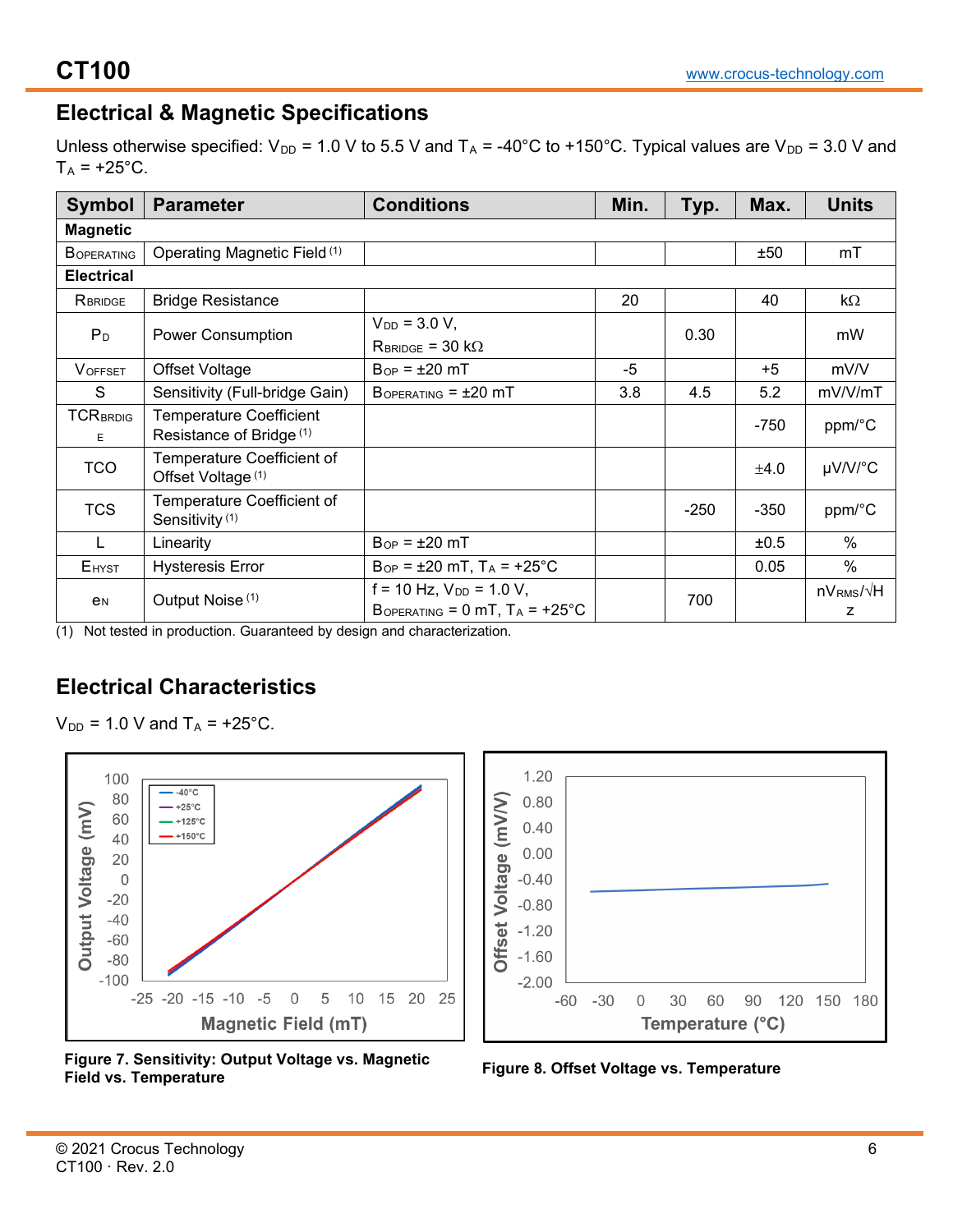# **Recommended Application Circuit**



**Figure 9. CT100 (SOT23-6) Application Diagram**

| Table 1. Recommended External Components |  |
|------------------------------------------|--|
|                                          |  |

| <b>Component</b>            | <b>Description</b> | <b>Vendor &amp; Part Number</b> | <b>Parameter</b> | Min. | Typ. | Max. | Unit |
|-----------------------------|--------------------|---------------------------------|------------------|------|------|------|------|
| $\mathsf{C}_{\mathsf{BYP}}$ | $0.1 \mu F$ , X7R  | Murata<br>GRM033Z71A104KE14     |                  |      | 0.1  |      | μF   |
|                             |                    | <b>Others</b>                   |                  |      |      |      |      |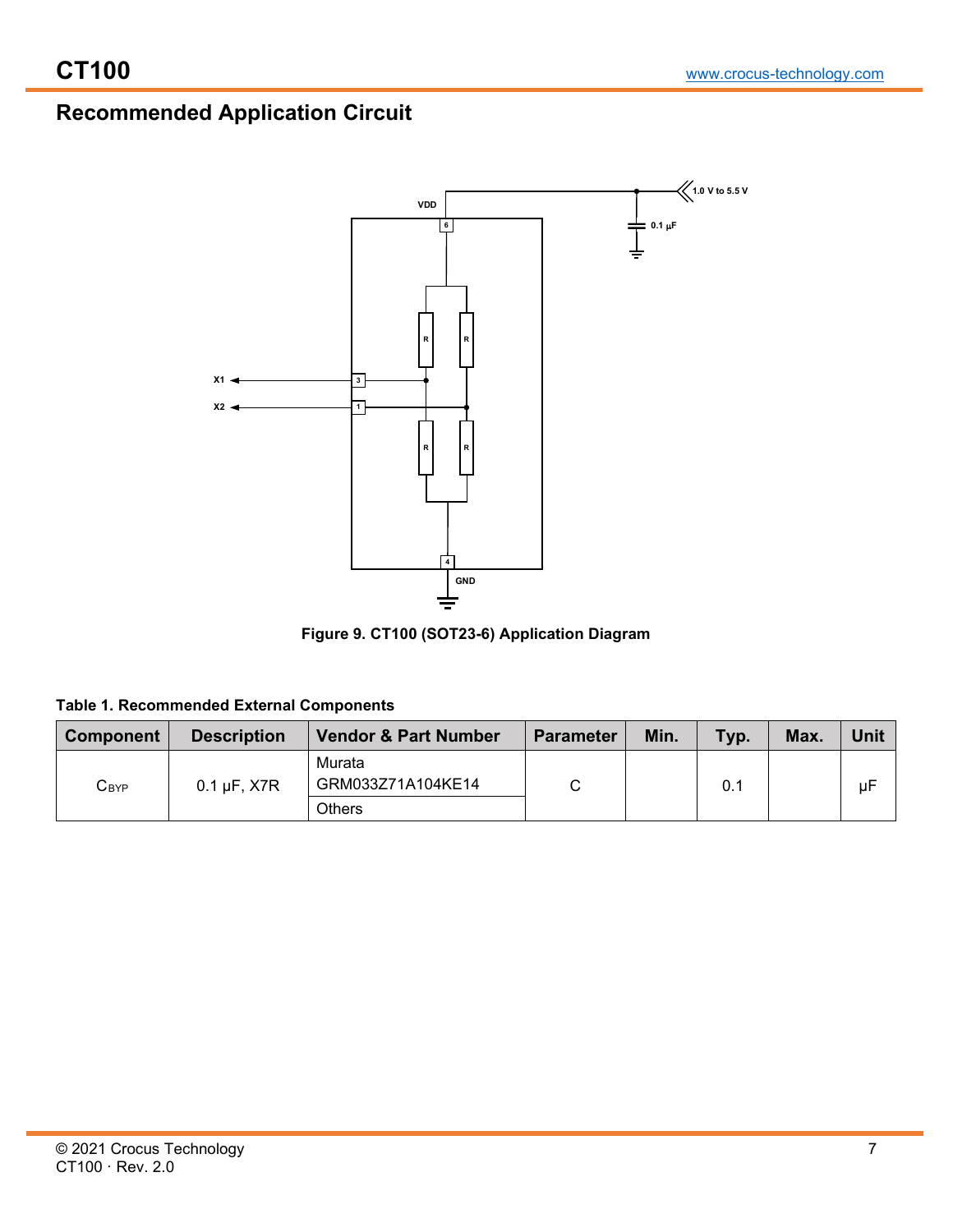# **SOT23-6 Package Drawing and Dimensions**



## **Figure 10. 6-Lead SOT23 Package Drawing**

|                | <b>Dimensions in Millimeters (mm)</b> |                |              |  |  |  |  |
|----------------|---------------------------------------|----------------|--------------|--|--|--|--|
| <b>Symbol</b>  |                                       |                |              |  |  |  |  |
|                | Min.                                  | Typ.           | Max.         |  |  |  |  |
| Α              | 1.05                                  | 1.20           | 1.35         |  |  |  |  |
| A <sub>1</sub> | 0.00                                  | 0.10           | 0.15         |  |  |  |  |
| A <sub>2</sub> | 1.00                                  | 1.10           | 1.20         |  |  |  |  |
| b              | 0.40                                  |                | 0.50         |  |  |  |  |
| b <sub>1</sub> | 0.40                                  |                | 0.45         |  |  |  |  |
| b <sub>2</sub> | 0.30                                  |                | 0.40         |  |  |  |  |
| c              | 0.08                                  |                | 0.22         |  |  |  |  |
| c <sub>1</sub> | 0.08                                  | 0.13           | 0.20         |  |  |  |  |
| D              | 2.80                                  | 2.90           | 3.00         |  |  |  |  |
| E              | 2.60                                  | 2.80           | 3.00         |  |  |  |  |
| E1             | 1.50                                  | 1.60           | 1.70         |  |  |  |  |
| e              |                                       | 0.95 BSC       |              |  |  |  |  |
| e1             |                                       | 1.90 BSC       |              |  |  |  |  |
| L              | 0.35                                  | 0.43           | 0.60         |  |  |  |  |
| L1             |                                       | 0.60 REF       |              |  |  |  |  |
| L2             |                                       | 0.25 BSC       |              |  |  |  |  |
| $\overline{R}$ | 0.10                                  |                |              |  |  |  |  |
| R <sub>1</sub> | 0.10                                  | $\blacksquare$ | 0.25         |  |  |  |  |
| $\theta$       | 0°                                    | $4^{\circ}$    | $8^{\circ}$  |  |  |  |  |
| $\theta$ 1     | $5^{\circ}$                           | $6^{\circ}$    | $15^\circ$   |  |  |  |  |
| $\theta$ 2     | $5^{\circ}$                           | $8^{\circ}$    | $15^{\circ}$ |  |  |  |  |

#### **Table 2. CT100 6-Lead SOT23 Package Dimensions**

*Crocus Technology provides package drawings as a service to customers considering or planning to use Crocus products in their designs. Drawings may change without notice. Please note the revision and date of the data sheet and contact a Crocus Technology representative to verify or obtain the most*  recent version. The package specifications do not expand the terms of Crocus Technology's worldwide terms and conditions, specifically the warranty *therein, which covers Crocus Technology's products.*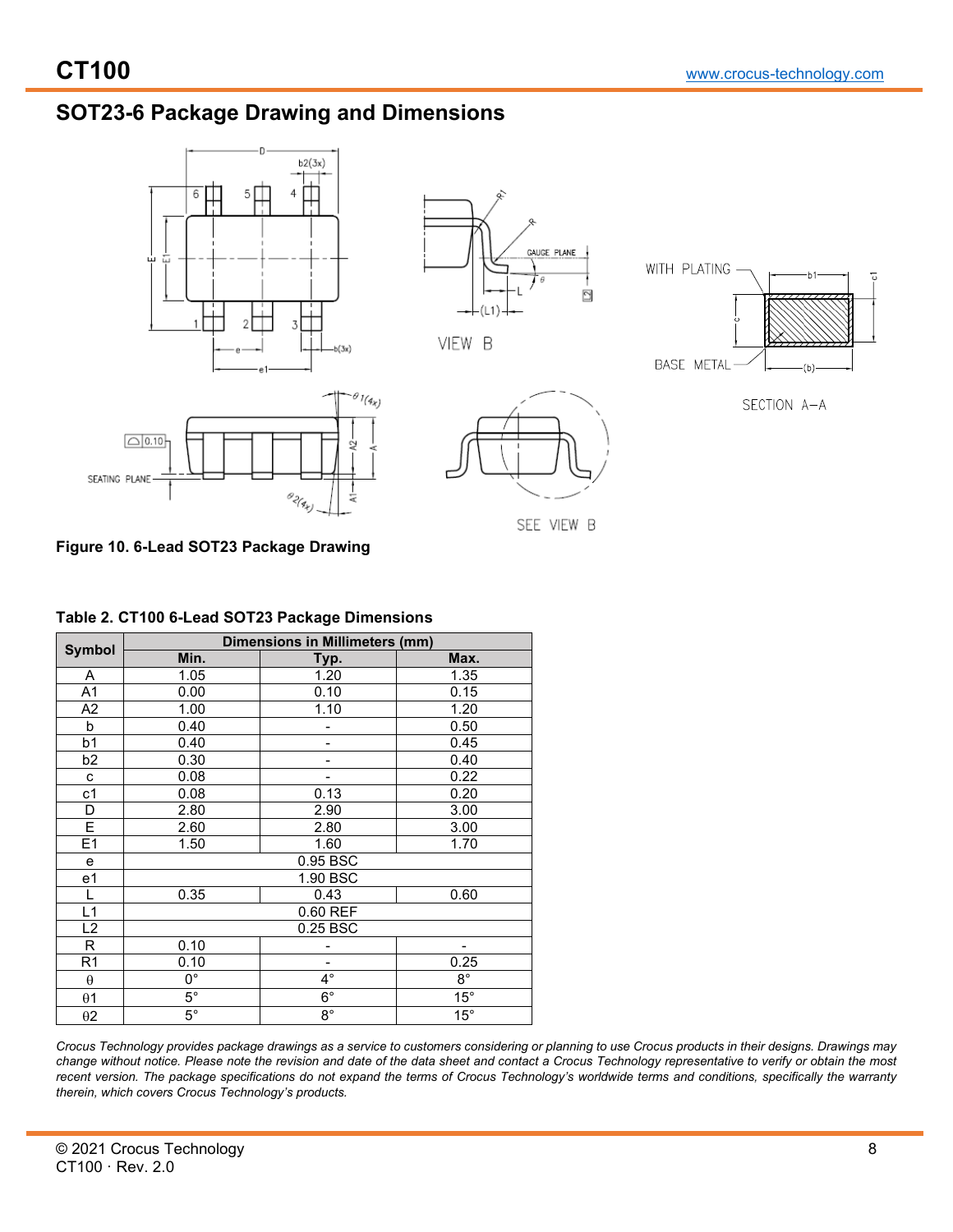# **SOT23 Tape & Pocket Drawing and Dimensions**



## **NOTES:**

- 1. Material: Conductive Polystyrene
- 2. Dimensions in mm.
- 3. 10 sprocket hole pitch cumulative tolerance  $\pm 0.20$  mm.
- 4. Camber bot to exceed 1 mm in 100 mm.
- 5. Pocket position relative to sprocket hole measured as true position of pocket and not pocket hole.
- 6. (S.R.  $\Omega$ /sq) means surface electric resistivity of the carrier tape.

## **Figure 11. Tape and Pocket Drawing for SOT23 Package**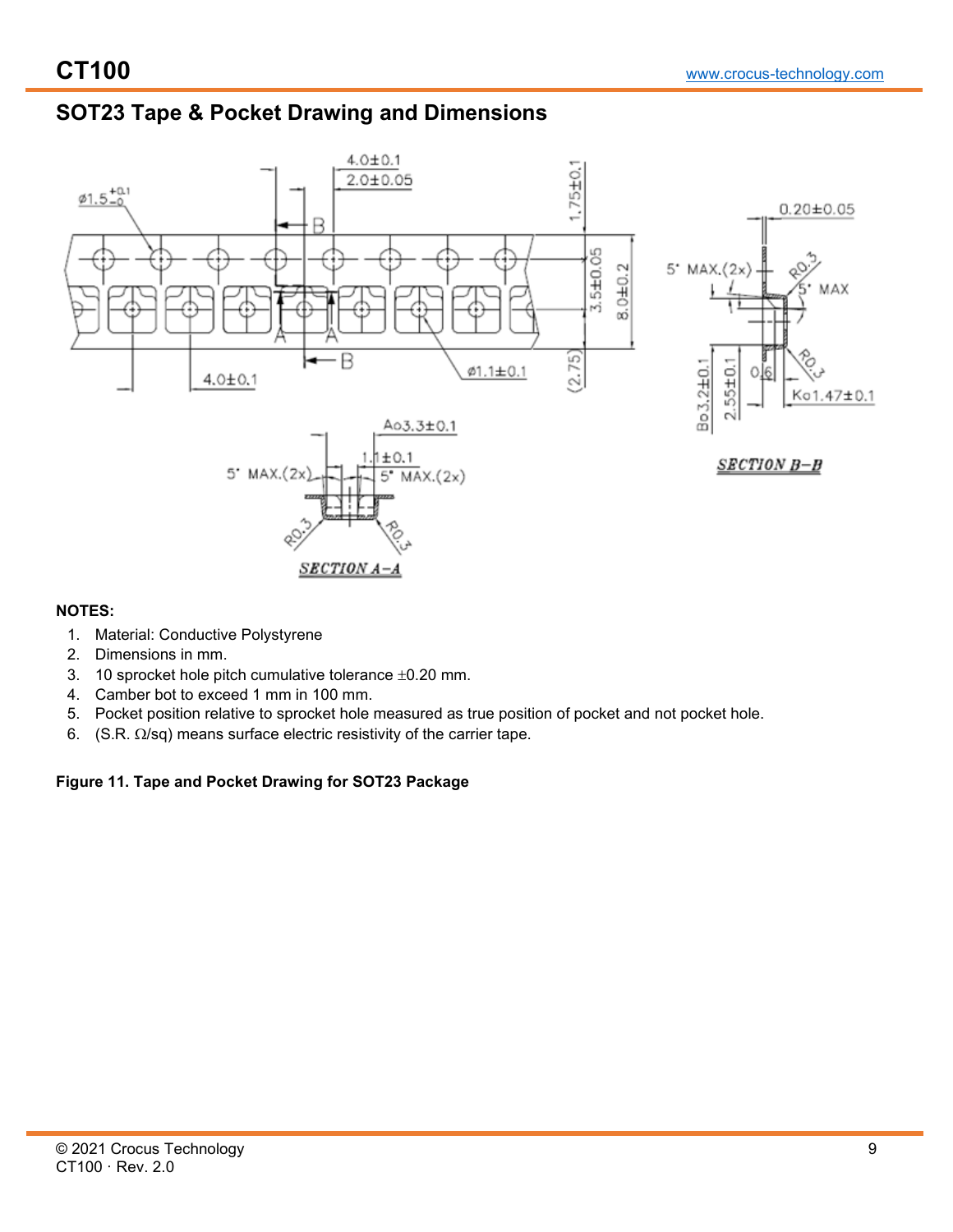## **DFN-6 Package Drawing and Dimensions**



**Figure 12. DFN-6 Package Drawing**

|  |  |  |  | Table 3. CT100 DFN-6 Package Dimensions |
|--|--|--|--|-----------------------------------------|
|--|--|--|--|-----------------------------------------|

| <b>Symbol</b>  |       | <b>Dimensions in Millimeters (mm)</b> |       |  |  |  |
|----------------|-------|---------------------------------------|-------|--|--|--|
|                | Min.  | Typ.                                  | Max.  |  |  |  |
| A              | 0.40  | 0.45                                  | 0.50  |  |  |  |
| A1             | 0.00  | 0.02                                  | 0.05  |  |  |  |
| b              | 0.15  | 0.20                                  | 0.25  |  |  |  |
| С              |       | 0.15 REF                              |       |  |  |  |
| D              | 1.40  | 1.50                                  | 1.60  |  |  |  |
| D <sub>2</sub> | 1.15  | 1.20                                  | 1.25  |  |  |  |
| Е              | 1.40  | 1.50                                  | 1.60  |  |  |  |
| E <sub>2</sub> | 0.65  | 0.70                                  | 0.75  |  |  |  |
| е              |       | 0.50                                  |       |  |  |  |
|                | 0.15  | 0.20                                  | 0.25  |  |  |  |
|                | 0.000 |                                       | 0.075 |  |  |  |

*Crocus Technology provides package drawings as a service to customers considering or planning to use Crocus products in their designs. Drawings may change without notice. Please note the revision and date of the data sheet and contact a Crocus Technology representative to verify or obtain the most recent version. The package specifications do not expand the terms of Crocus Technology's worldwide terms and conditions, specifically the warranty therein, which covers Crocus Technology's products.*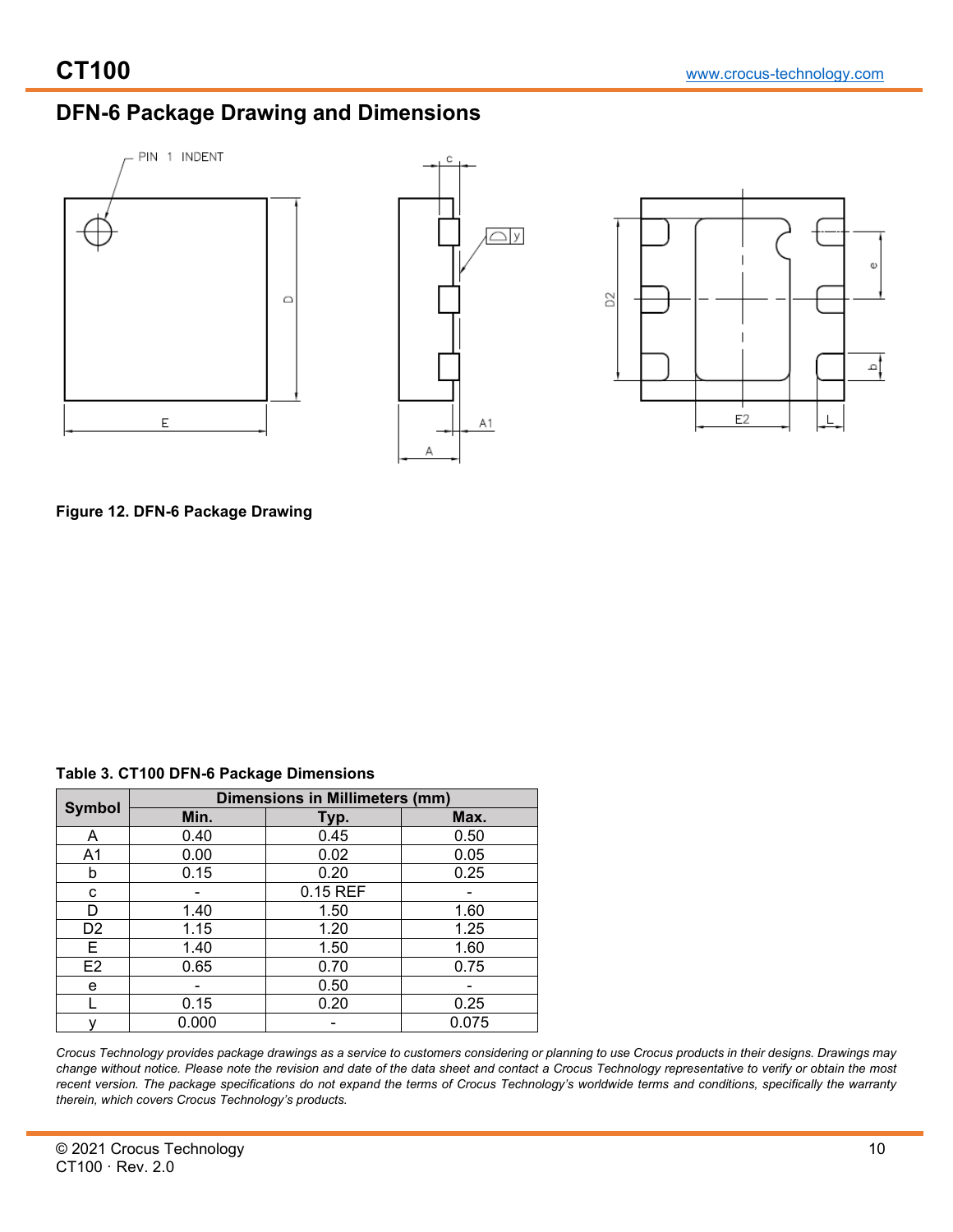# **DFN-6 Tape & Pocket Drawing and Dimensions**



### **NOTES:**

- I. Measured from centerline of sprocket hole to centerline of pocket.
- II. Cumulative tolerance of 10 sprocket holes is  $\pm 0.20$ .
- III. Measured from centerline of sprocket hole to centerline of pocket.<br>IV. Other material available.
- Other material available.

### **Figure 13. Tape and Pocket Drawing for DFN-6 Package**

| <b>Symbol</b> | Dimension (mm)  |
|---------------|-----------------|
| Ao            | $1.70 \pm 0.05$ |
| Bo            | $1.70 \pm 0.05$ |
| Κo            | $0.60 \pm 0.05$ |
|               | $3.50 \pm 0.05$ |
| P1            | $4.00 \pm 0.10$ |
| DW            | $8.00 \pm 0.30$ |

### **Table 4. DFN-6 Tape and Pocket Dimensions**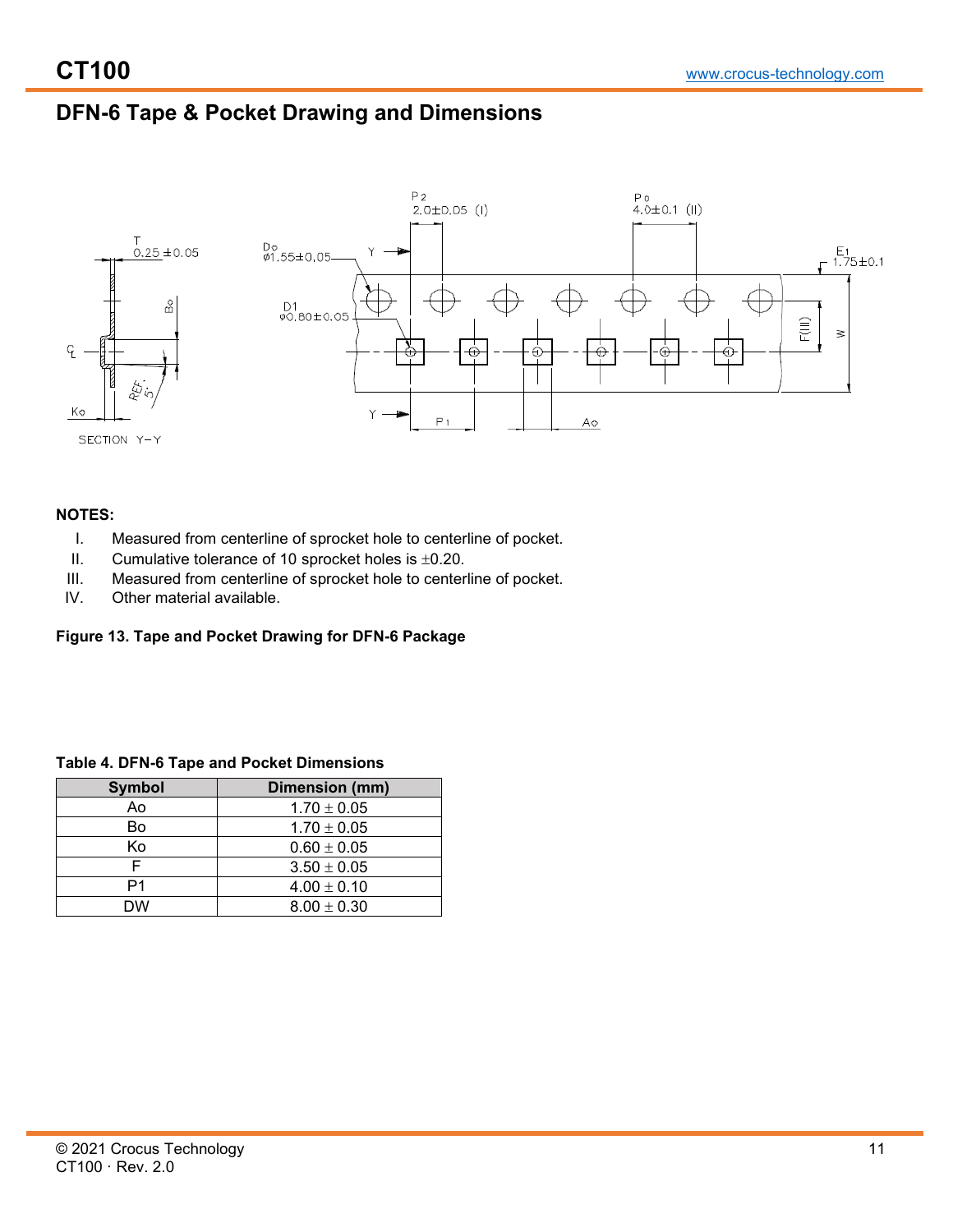## **Package Information**

|  |  |  | Table 5. CT100 Package Information |
|--|--|--|------------------------------------|
|--|--|--|------------------------------------|

| <b>Part Number</b> | Package<br><b>Type</b> | # of<br>Leads | Package<br>Quantity | Lead<br><b>Finish</b> | Eco Plan $(1)$ | <b>MSL</b><br>Rating $(2)$ | <b>Operating</b><br>Temperature <sup>(3)</sup> | <b>Device</b><br><b>Marking</b> |
|--------------------|------------------------|---------------|---------------------|-----------------------|----------------|----------------------------|------------------------------------------------|---------------------------------|
| CT100LW-IS6-M      | SOT <sub>23</sub>      | 6             | 3.000               | Sn                    | Green & RoHS   |                            | -40 $^{\circ}$ C to +85 $^{\circ}$ C           | CT YWWS                         |
| CT100LW-HS6-M      | SOT <sub>23</sub>      | 6             | 3.000               | Sn                    | Green & RoHS   |                            | -40 $^{\circ}$ C to +125 $^{\circ}$ C          | CT YWWS                         |
| CT100LW-ID6-M      | <b>DFN</b>             | 6             | 3.000               | Sn                    | Green & RoHS   |                            | -40 $^{\circ}$ C to +85 $^{\circ}$ C           | C YZ                            |
| CT100LW-HD6-M      | DFN                    | 6             | 3,000               | Sn                    | Green & RoHS   |                            | -40 $^{\circ}$ C to +125 $^{\circ}$ C          | C YZ                            |

(1) RoHS is defined as semiconductor products that are compliant to the current EU RoHS requirements. It also will meet the requirement that RoHS substances do not exceed 0.1% by weight in homogeneous materials. Green is defined as the content of Chlorine (Cl), Bromine (Br) and Antimony Trioxide based flame retardants satisfy JS709B low halogen requirements of ≤ 1,000 ppm.

(2) MSL Rating = Moisture Sensitivity Level Rating as defined by JEDEC standard classifications.

(3) Package will withstand ambient temperature range of -40°C to +150°C and storage temperature range of -65°C to +160°C.

(4) Device Marking for SOT23 is defined as XZ YWWS where XZ = part number, Y = year, WW = work week and S = sequential number. DFN is defined as  $X$  where  $X =$  part number and  $YZ =$  date code information.